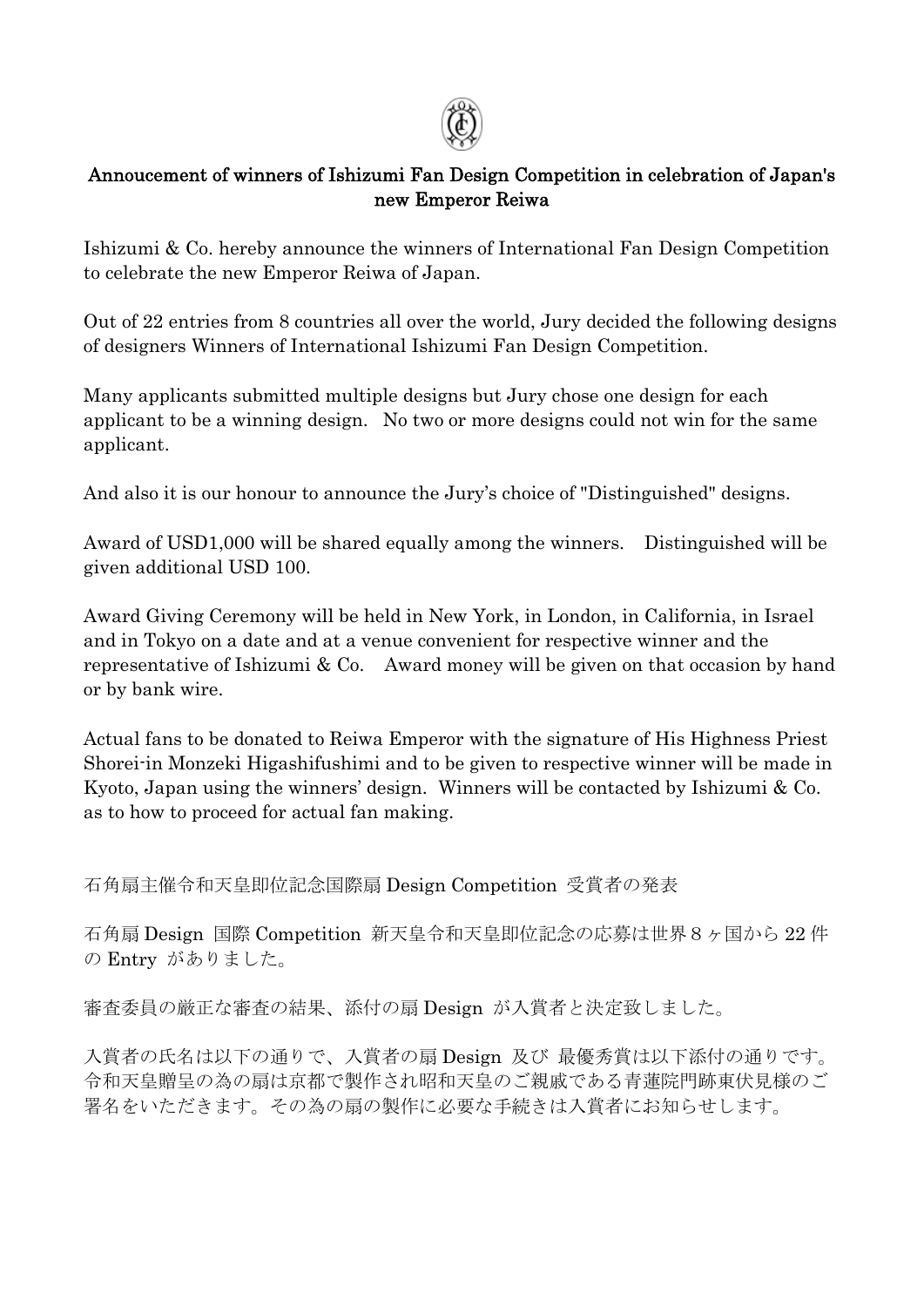## 入賞者氏名及び design :

## Yukki Yaura of England, Distinguished



#### Adriane Dedic of California



Yana Zubko of New York, Distinguished

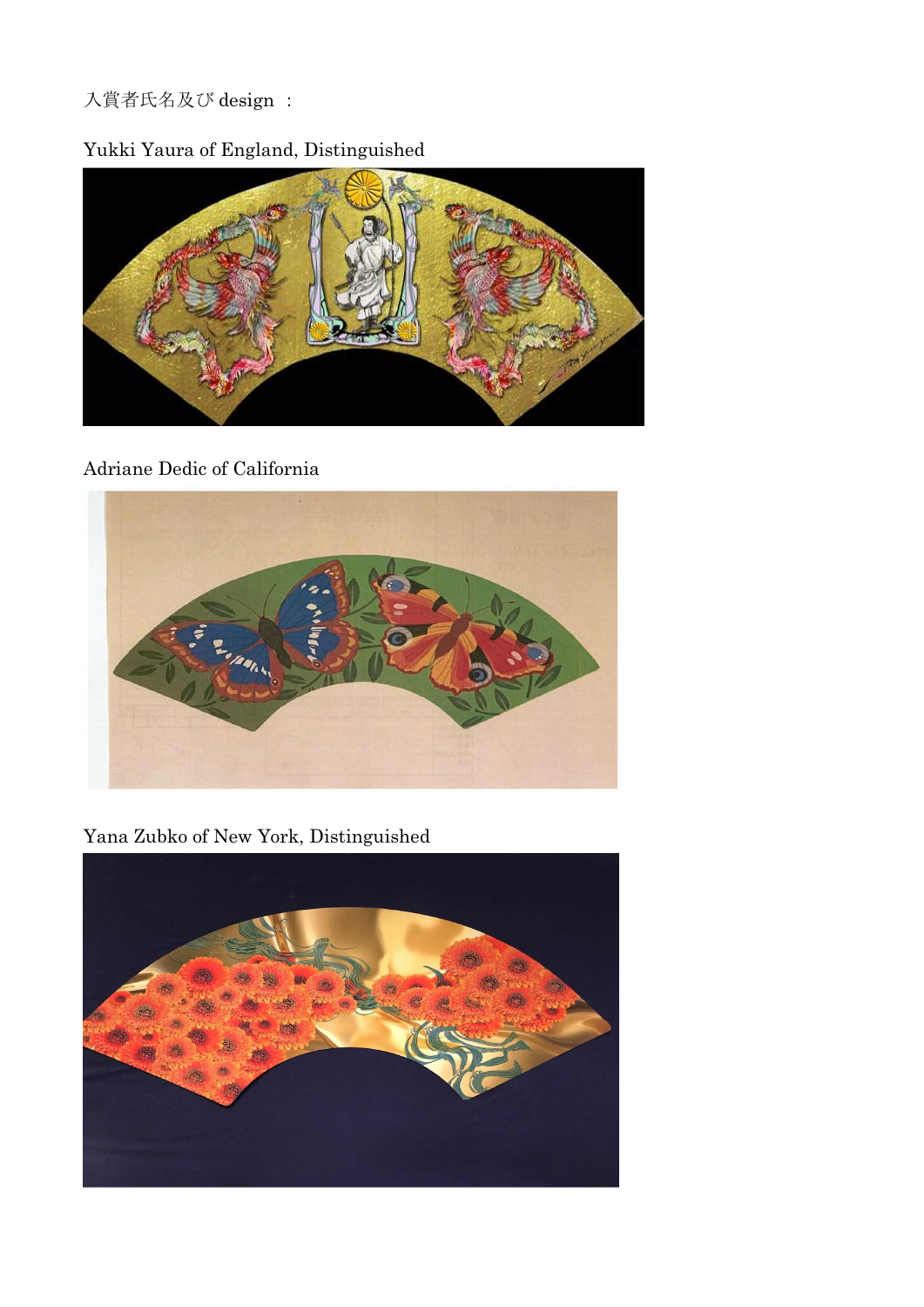# Sophiya Gugelev of Israel



## Kazuhiko Okushita of Japan